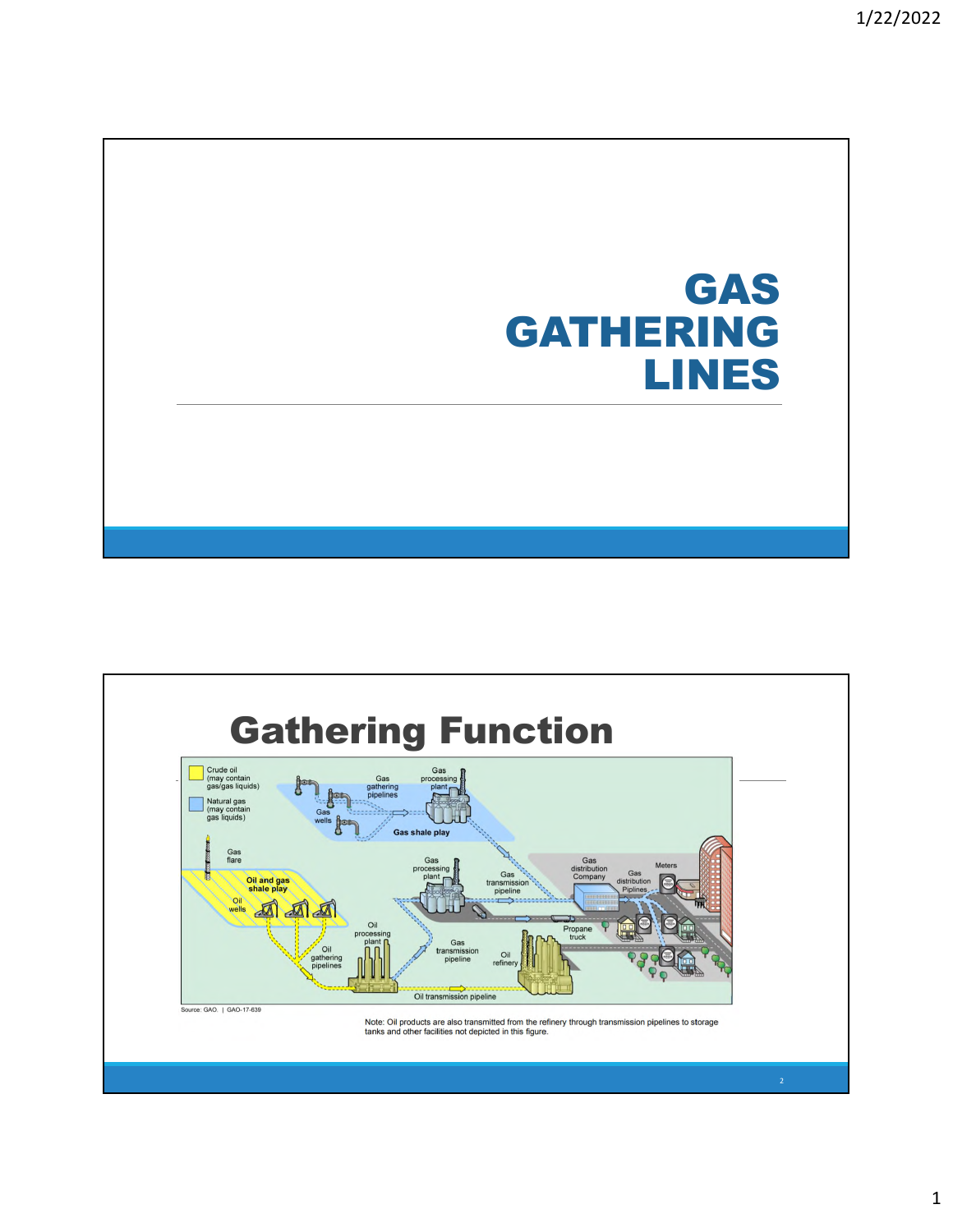# Natural Gas Act of 1968

▶ Provided PHMSA the jurisdiction over pipeline facilities from downhole to the burner tip

**≻Chose not to regulate certain parts of system** 

Downstream of meter – National Fuel Gas Code

Downhole – until added storage in 2016

Production and gathering outside of the limits of any incorporated or unincorporated city, town or village and any designated residential or commercial area

#### Gathering and Production

 $\triangleright$  In 1992, Congress gave the authority to define gas gathering for purpose of safety regulations, and to designate "regulated gas gathering lines"

API RP 80, published in 2000

 $\triangleright$  In 2006, published Gas Gathering Line Definition ▶Relied on API RP 80 to help define

Established regulatory requirements for newly regulated gathering lines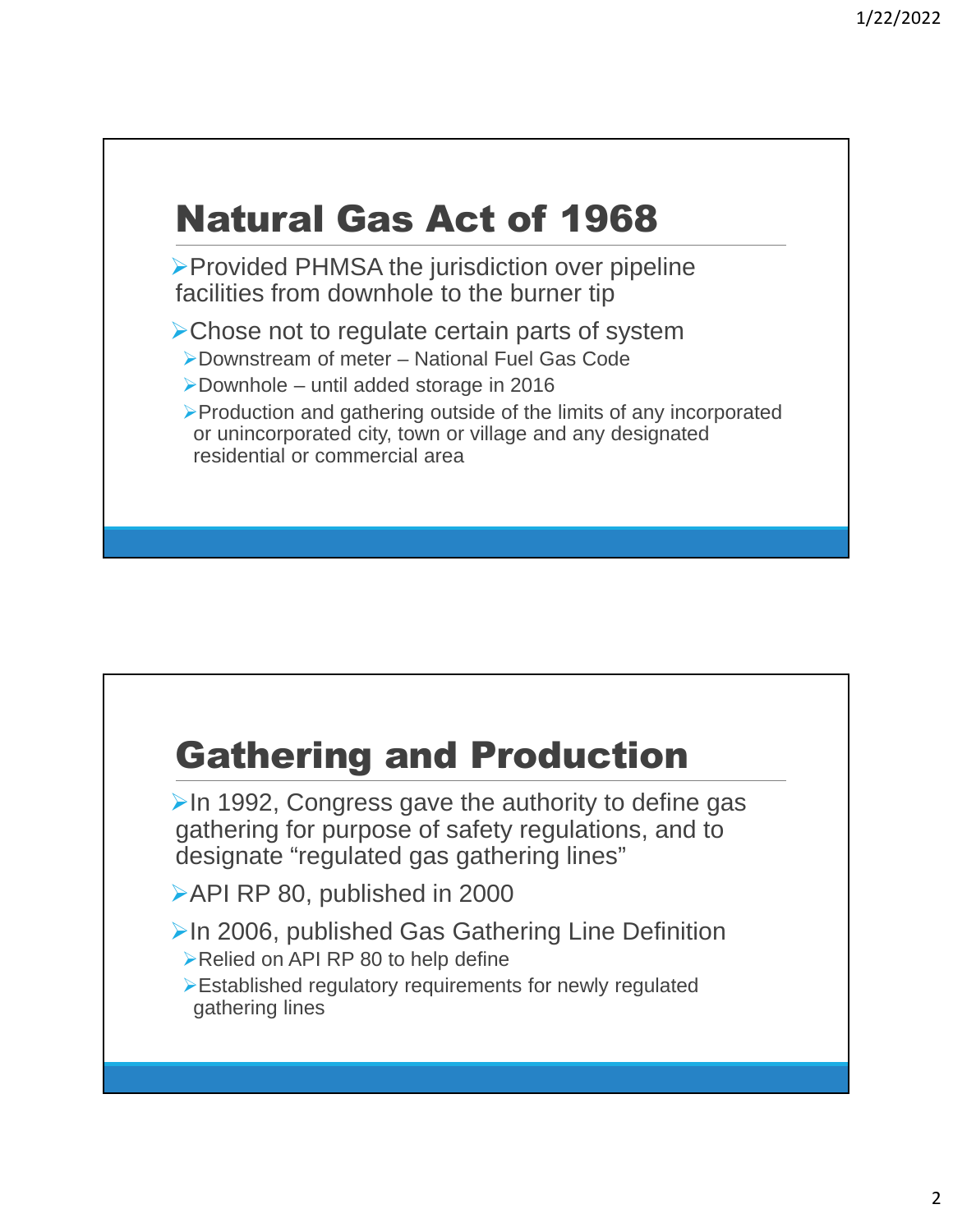# Gathering Lines - 2006

Established the start and end points of gathering as defined in §192.8 and API RP 80

▶Incorporated by reference API RP 80 (1<sup>st</sup> edition, 2000)

Established regulated gathering lines by class location.

▶ Class 2, 3, and 4 became regulated

Class 1 (<10 buildings per mile) remained unregulated

Established types of regulated lines by material and pressures

#### Gathering Lines - 2006

#### **≻Type A**

- metallic, MAOP with hoop stress ≥ 20% SMYS
- Non-metallic with MAOP >125 psig
- ▶ Class 2, 3, or 4 locations

#### **Type B**

- Metallic with MAOP < 20% SMYS
- Non-metallic with MAOP ≤ 125 psig
- ▶ Class 3 and 4, Class 2 by one of three methods (cluster)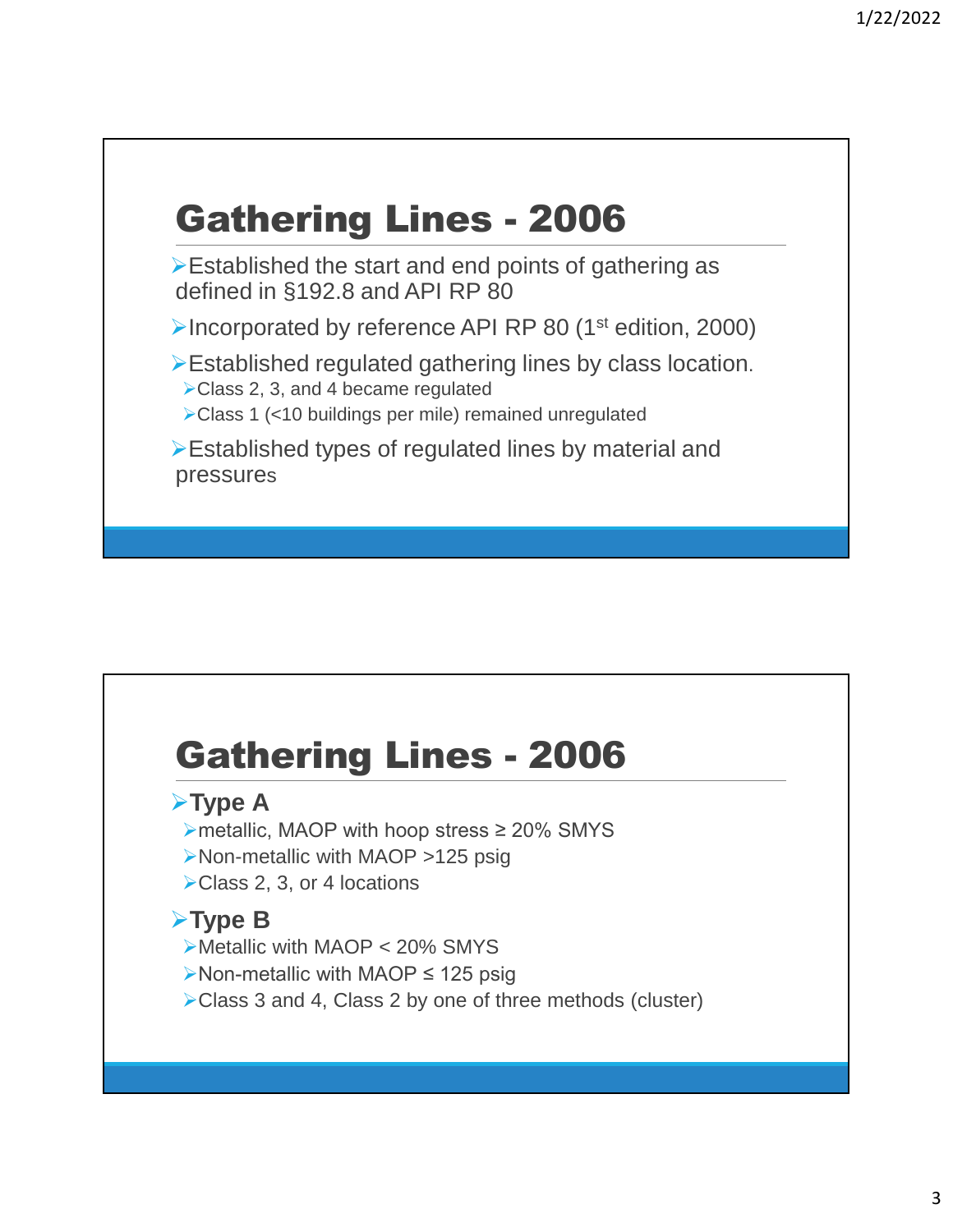# Gathering Lines

Conventional wells when regulation issued

Never anticipated:

Growth of new technology for horizontal wells

Shale plays such as Utica and Marcellus

Safety concerns – large diameter lines operating at pressures exceeding most transmission lines

## NPRM; 4/16/2016

All gas gathering lines subject to Annual and Incident reports

- Changes in Definitions; Move away from RP 80
- New category of regulated gathering lines
	- **≻Class 1**
	- Diameter 8" or greater
	- High-pressure
	- Metallic with MAOP >20% of SMYS
	- ▶Non-metallic MAOP > 125 psi

Approximately 90,000 miles affected.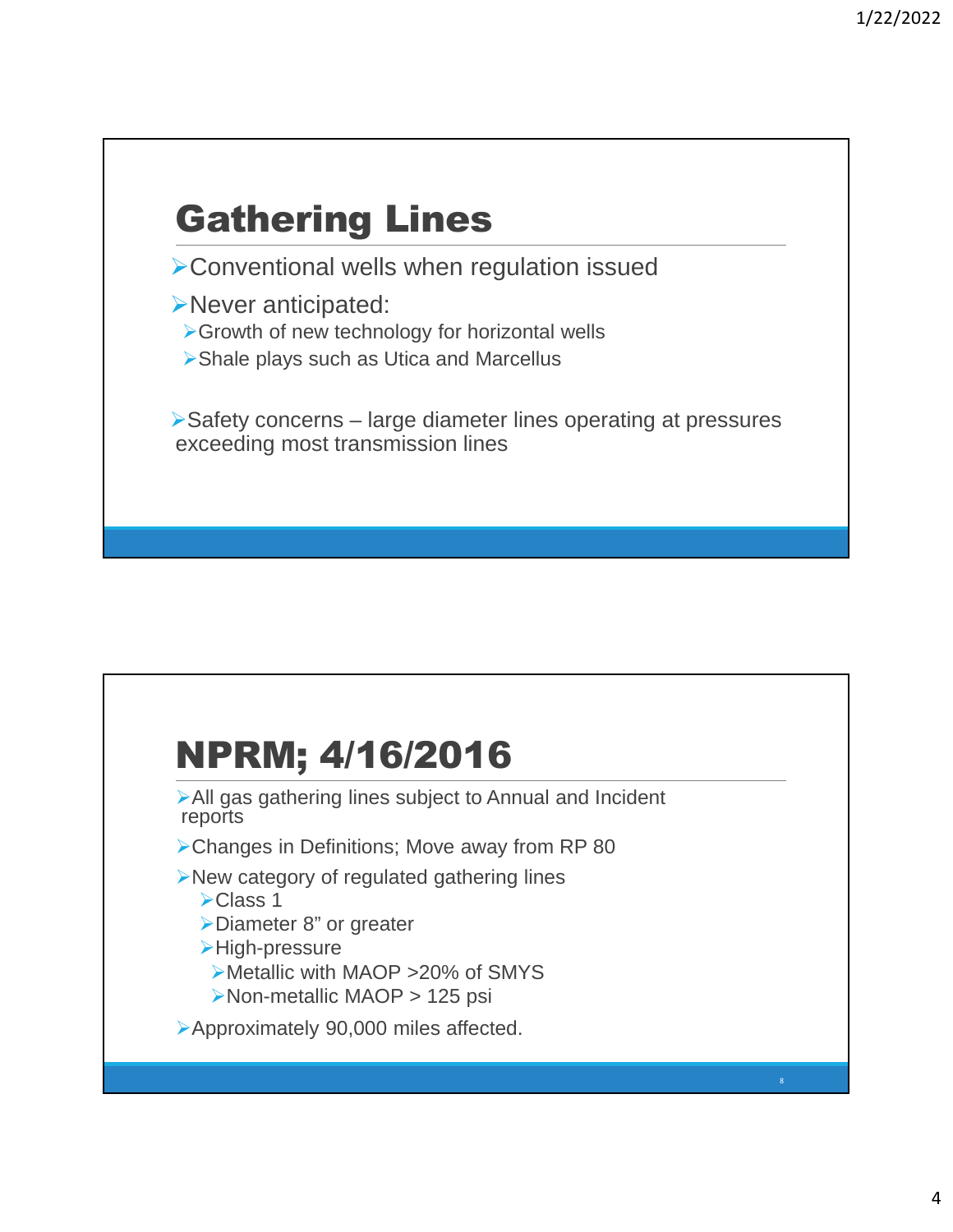#### Gas Gathering Final Rule 11/15/2021

Subject all gas gathering lines, including previously unregulated lines, to PHMSA annual and incident reporting requirements (estimated > 425,000 miles of pipeline nationally)

 $VWV -$  unknown – between 500 and 5000 miles, and a number of new operators

**EXA** Limit the use of the incidental gathering line exception to lines 10 miles or less. No other definition changes adopted.

#### Gas Gathering Final Rule 11/15/2021

Previously-unregulated gathering pipelines (SMYS >20% in Class 1 areas) now subject to safety standards:

- $\triangleright$  Approximately 91,000 additional miles of pipe subject to damage prevention, and emergency planning requirements.
- $\geq$  20,000 additional miles of pipe subject to public awareness, line marker, corrosion control and leak survey requirements.
- $\geq 14,000$  additional miles of pipe subject to MAOP requirements.
- $\triangleright$  All new and replaced pipe 8 inches or greater will have to be constructed in accordance with the current pipeline safety regulations.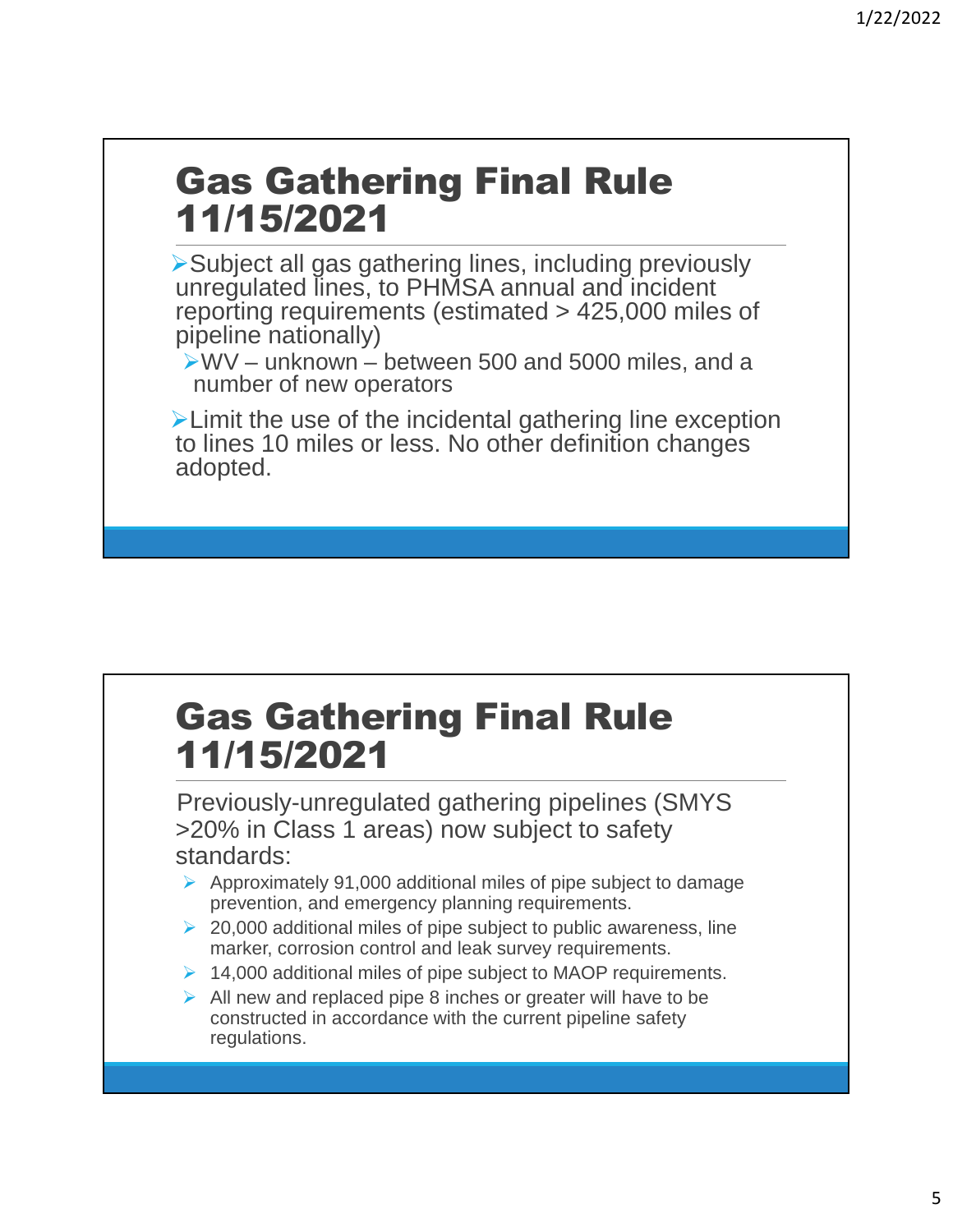#### Gas Gathering Final Rule 11/15/2021

Added two new categories of gathering line - Type R & Type C

Effective Date – May 16, 2022

◦ Incident reporting after this date

Annual Reports – Due March 15, 2023

Type C lines identified by November 16, 2022

Compliance with safety standards by May 16, 2023

## Type R Gathering Lines

§192.8 defines Type R as all other onshore gathering lines, specifically in Class 1 and Class 2 locations Class 1 <8" in diameter, no pressure limitation

Class 2 location outside of Area 2 (b) and (c) definitions

 $\triangleright$  Type R gathering line is subject to the reporting requirements under Part 191, but is not a regulated gathering line.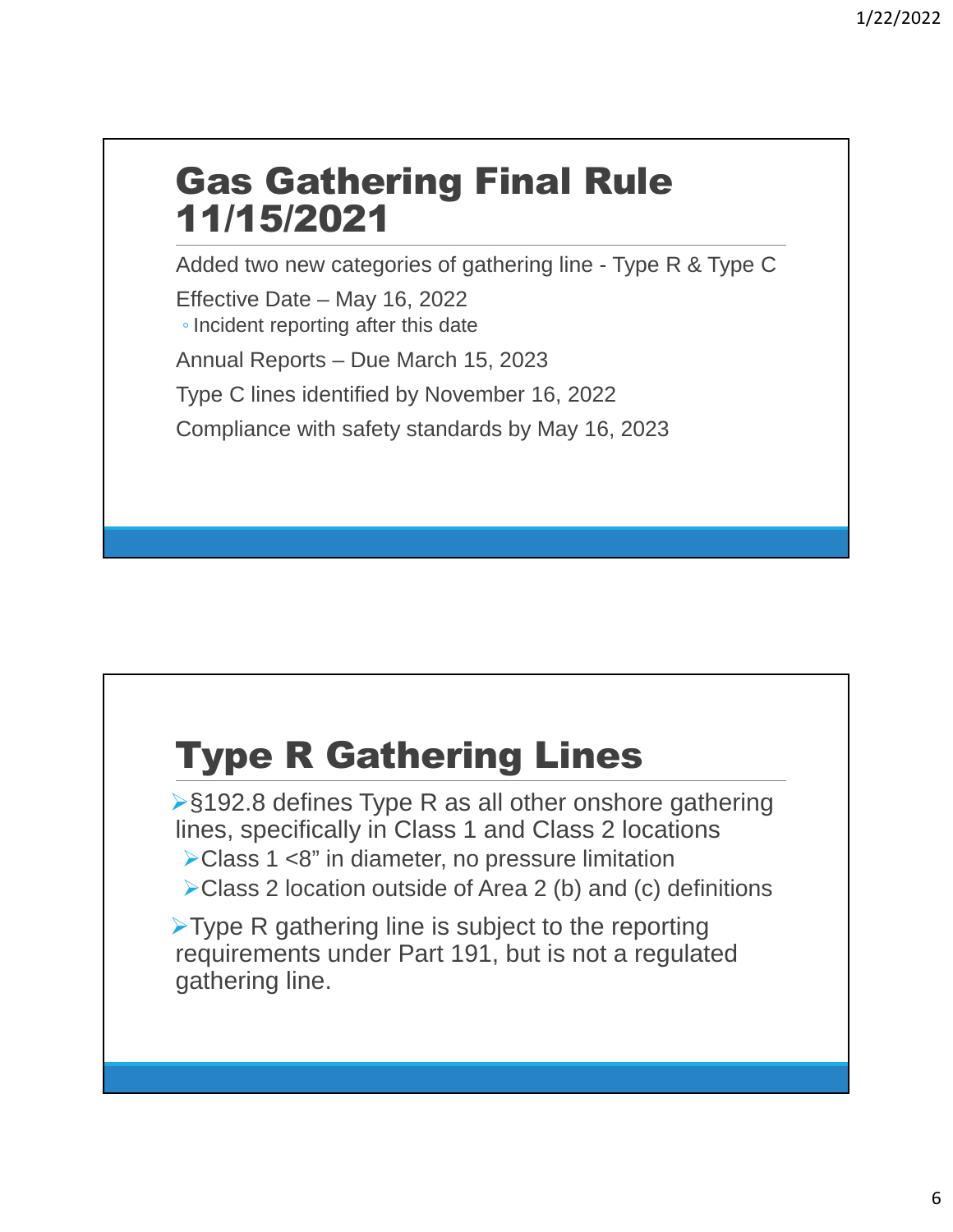#### Type R Requirements

 §191.5 – Immediate notice of certain incidents **▶Incident defined in §191.3** 

**≻Call within 1 hour of confirmation to NRC** 

 §191.15 – Transmission Systems; gathering systems …..: Incident report

Written report within 30 days of incident using PHSMA Form F 7100.2

#### Type R Requirements

 §191.22 – National Registry of Operators OPID request PHSMA Form F 1000.1

 §191.17 – Transmission Systems; gathering systems;…: Annual Report

**≻Due March 15 of every year** 

First annual report due March 15, 2023 for lines operated in 2022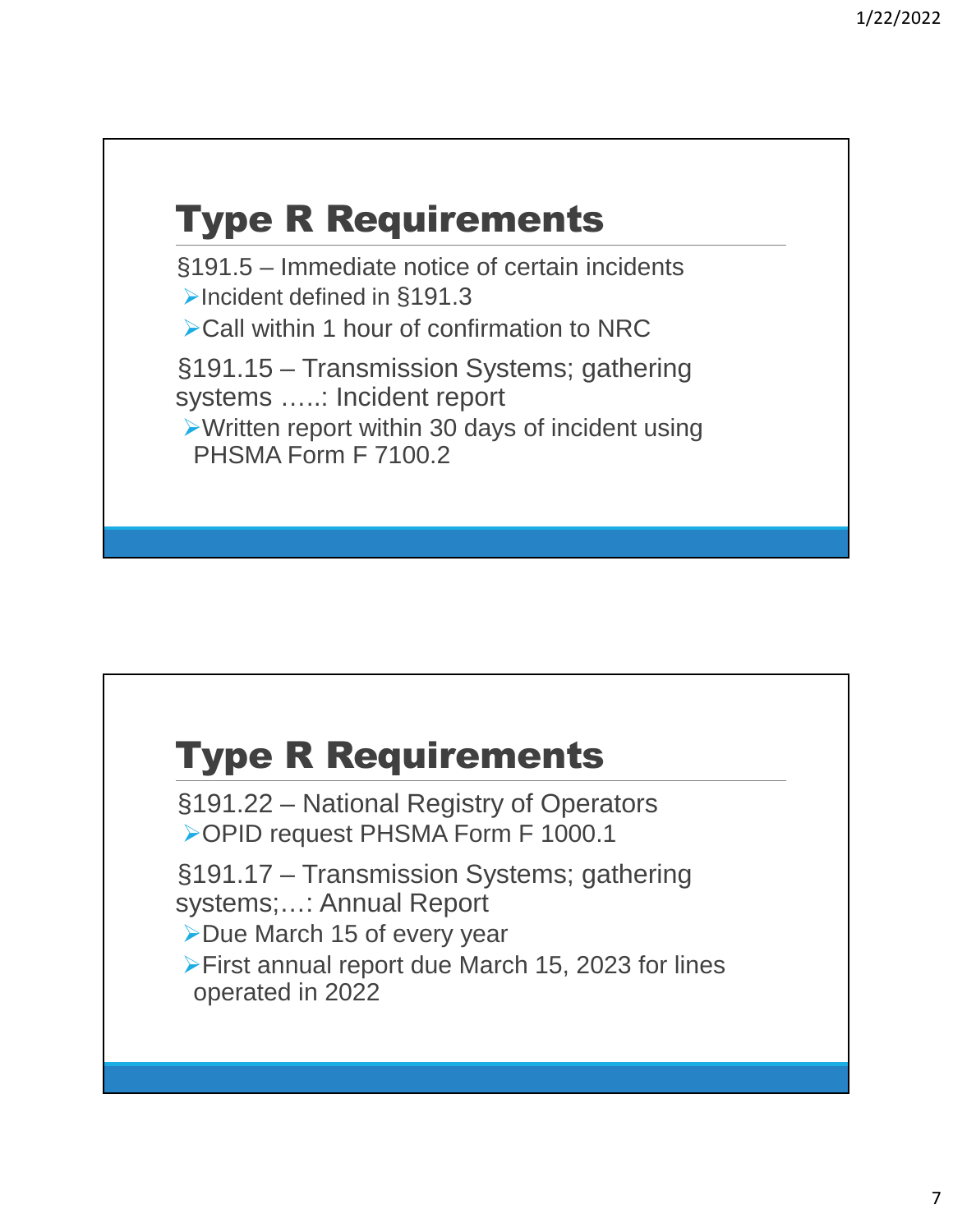#### Type R Requirements

 §191.7 – Report Submission Requirements  $\triangleright$  Each report required by this part must be submitted electronically at *http://portal.phmsa.dot.gov/pipeline* unless alternative reporting is authorized

- Operator may submit request use of alternative reports if undue burden and hardship
- PHMSA will review request and determine reporting method

#### Type C Gathering Lines

Defined in  $\S 192.8(b)(2)$  - Outside diameter  $\geq 8.625$ " and any of the following:

- Metallic with MAOP produces hoop stress > 20% SMYS
- If hoop stress unknown, metallic with MAOP >125 psig
- ▶Non-metallic with MAOP >125 psig
- Non-metallic could include plastic or various composite type pipe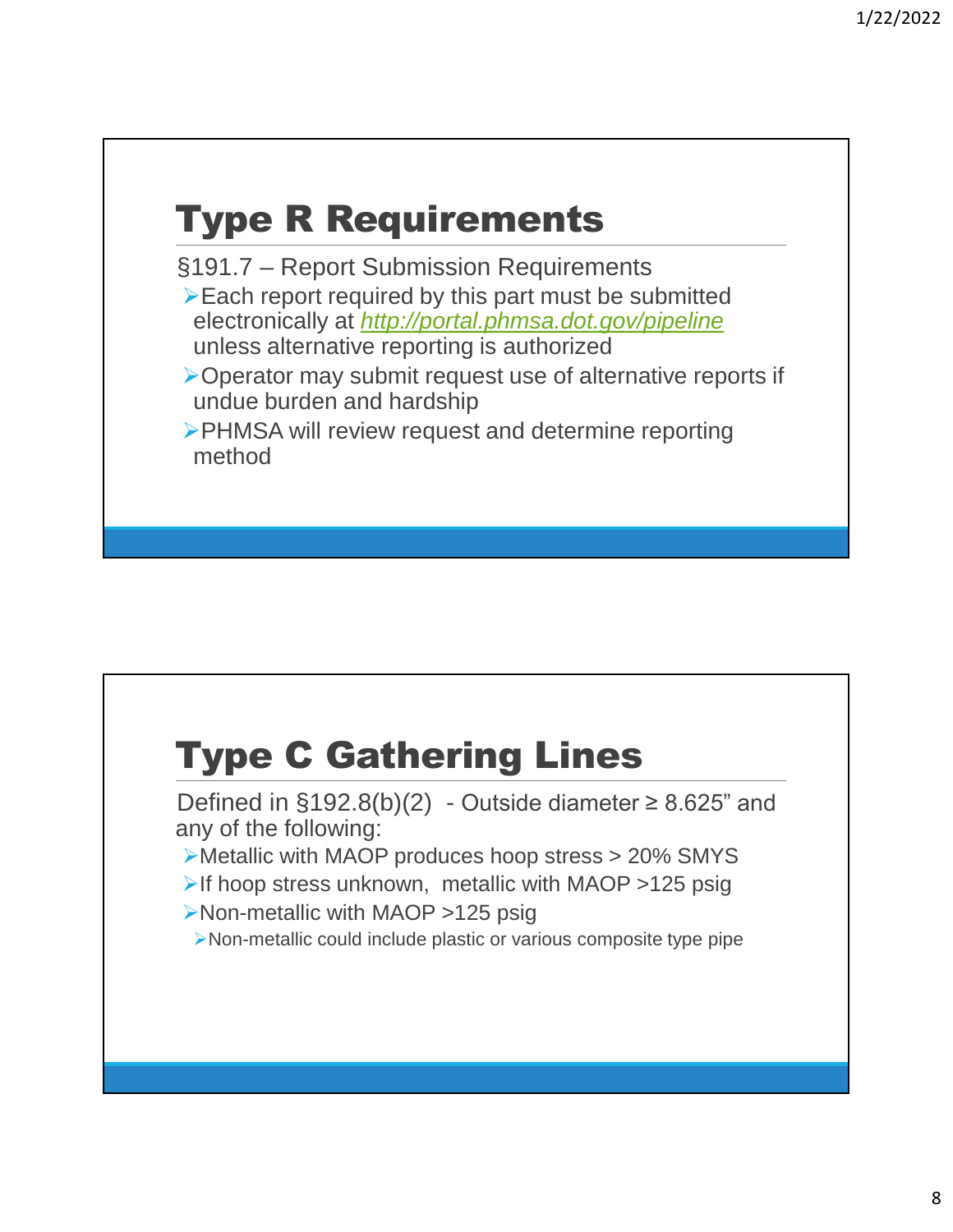| <b>Summary of Type C</b><br><b>Requirements</b> |                                        |  |
|-------------------------------------------------|----------------------------------------|--|
| <b>Criteria</b>                                 | Type C requirements (cumulative)       |  |
| All pipelines with diameter equal to            | -Damage prevention § 192.614           |  |
| or greater than 8.625 inches                    | -Emergency Plans § 192.615             |  |
|                                                 | - New/replaced - Design, installation, |  |
|                                                 | construction, inspection, and testing  |  |
|                                                 | requirements* (allowance for composite |  |
|                                                 | pipe)                                  |  |
| Diameter 8.625 inches through                   | The above and:                         |  |
| 12.75 inches with a PIR exception:              | -Public Awareness § 192.616            |  |
|                                                 | -Line Markers $§$ 192.707              |  |
|                                                 | -Corrosion control (subpart I          |  |
|                                                 | - Leakage surveys (192.706)            |  |
| Diameter $> 12.75$ inches through               | The above and:                         |  |
| 16 inches with a PIR exception, or              | -Plastic pipe requirements             |  |
| Diameter $> 16$ inches                          | -Establish maximum allowable operating |  |
|                                                 | pressure (MAOP, § 192.619)             |  |

#### Type C Requirements

All gathering lines >8.625" must:

- Meet reporting requirements of Part 191
- Damage prevention program meeting requirements of §192.614

>One Call

- Develop Emergency Plans as outlined in §192.615
- $\blacktriangleright$  Includes training, liaison with emergency responders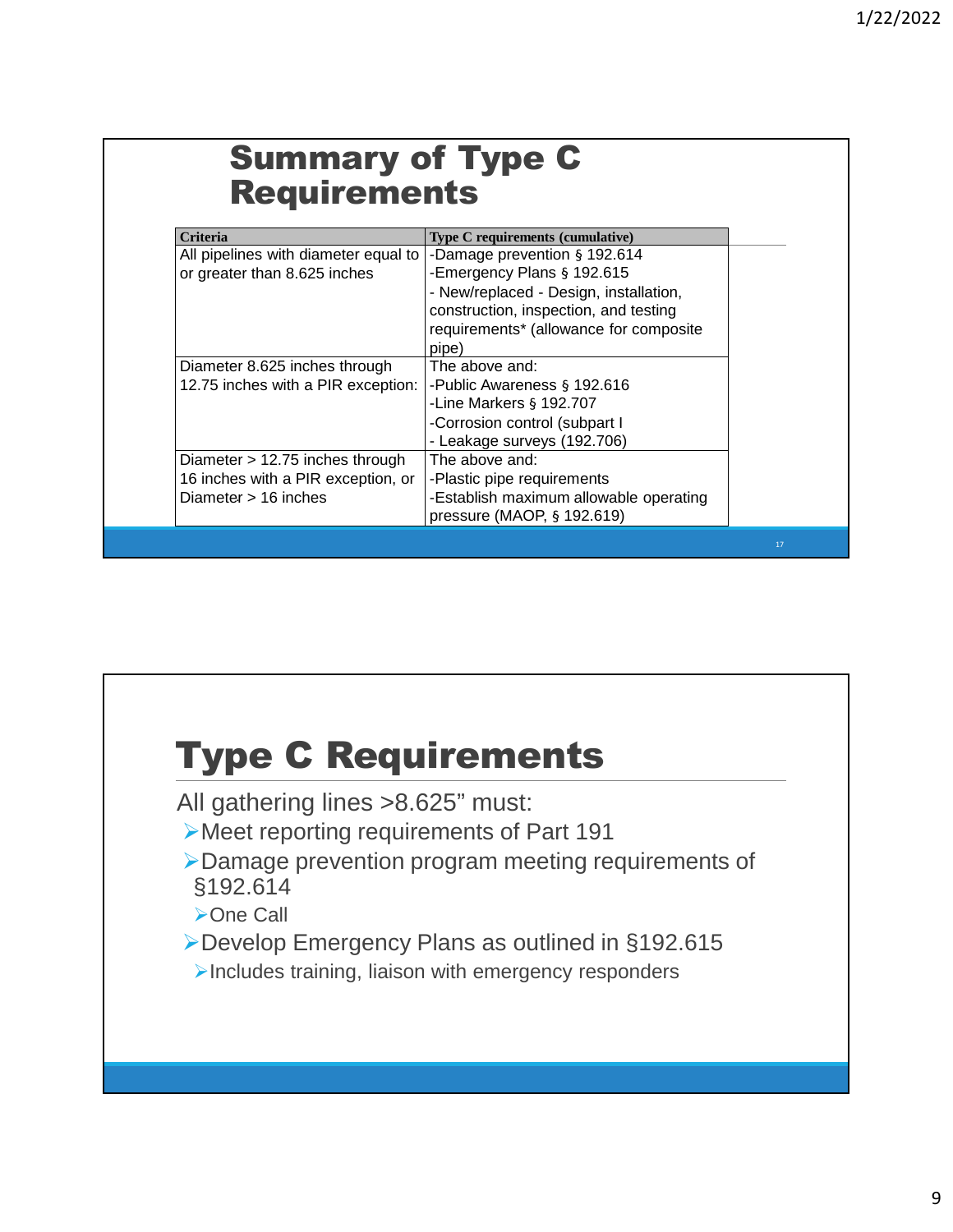# Type C Requirements

All gathering lines >8.625" must:

Meet design (§192, Subparts B, C and D), construction (§192. Subparts  $E$ ,  $F$ , and  $G$ ), and testing ( $\S$ 192, Subpart K) for all: **New pipelines** 

**Replaced, relocated, or otherwise changed lines** 

Exemption for composite materials (§192.9(h)), including notification to PHMSA – but allows short (<40 feet replacements) on existing composite lines

**EXECT** records to documenting methodology for start and endpoint of regulated pipelines  $(\S192.8(b))$  and current class location in compliance with §192.5

#### Type C Exception

192.9(f)(1)Pipeline <16" diameter may apply a PIR exception

- Allows operators to parse line if one of the following
- ◦Method 1 no building for human occupancy or other impacted site located in PIR
- ◦Method 2 the segment is not located in a class location unit containing a building intended for human occupancy or other impacted site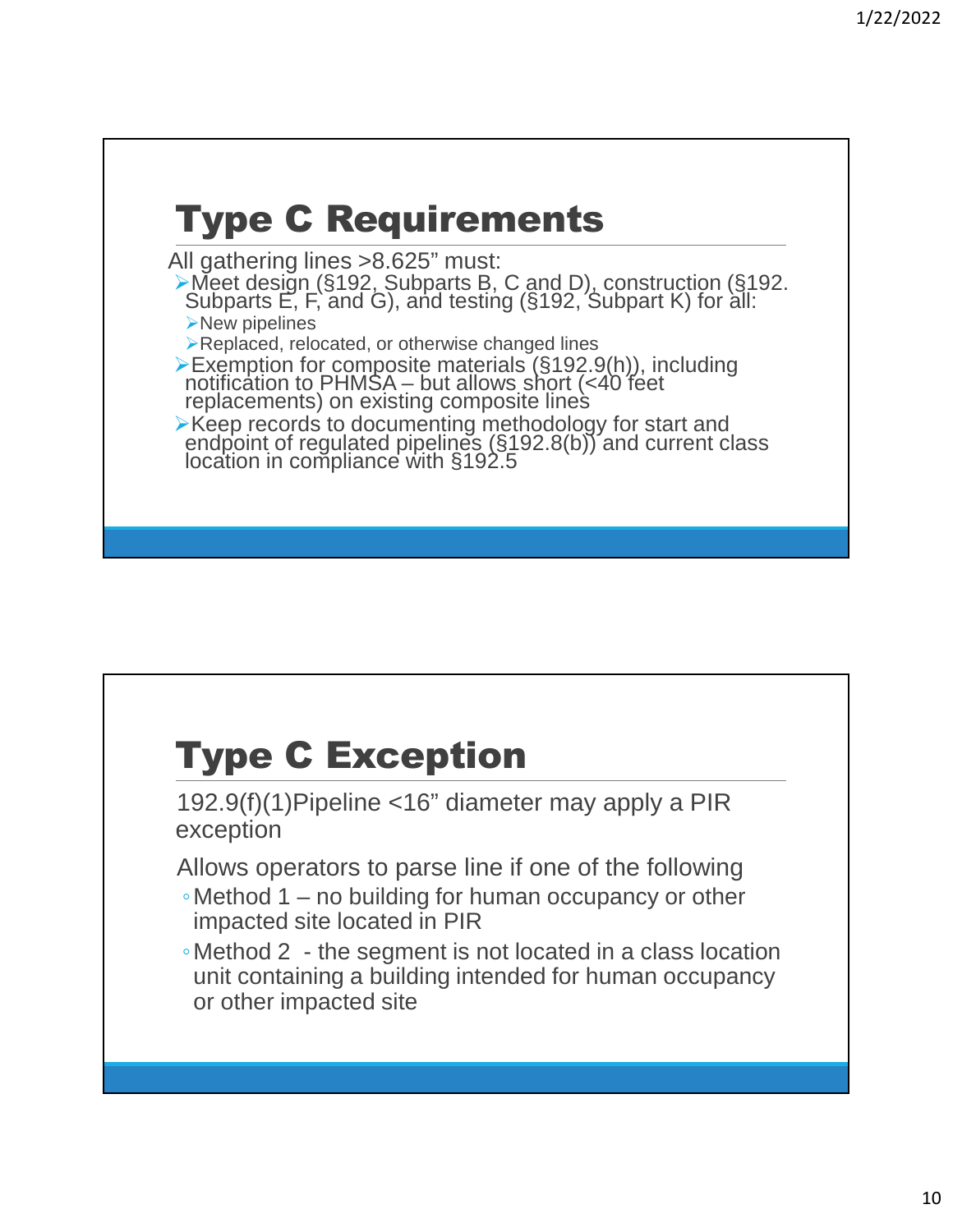# Type C Exception

Both methods use

▶Buildings suitable for human occupancy such as houses, office buildings, stores, restaurants, factories, outside recreation areas

Other impacted sites include

Small well defined outside area occupied by 20 or more persons at least 5 days/week for 10 weeks (days and week do not need to be consecutive) – ball fields, playgrounds, picnic areas, rest areas

Any portion of paved surface of designated interstate, other freeway or expressway or other principal arteria road with 4 or more lanes

## Type C Exceptions – Method 1

PIR – Potential impact radius as defined in §192.903

 $PIR = .73 * d * p^{1/2}$ 

 $d =$  diameter

 $p = pressure$ 

 $PIR =$  radius in feet

.73 safety factor for production or high BTU gas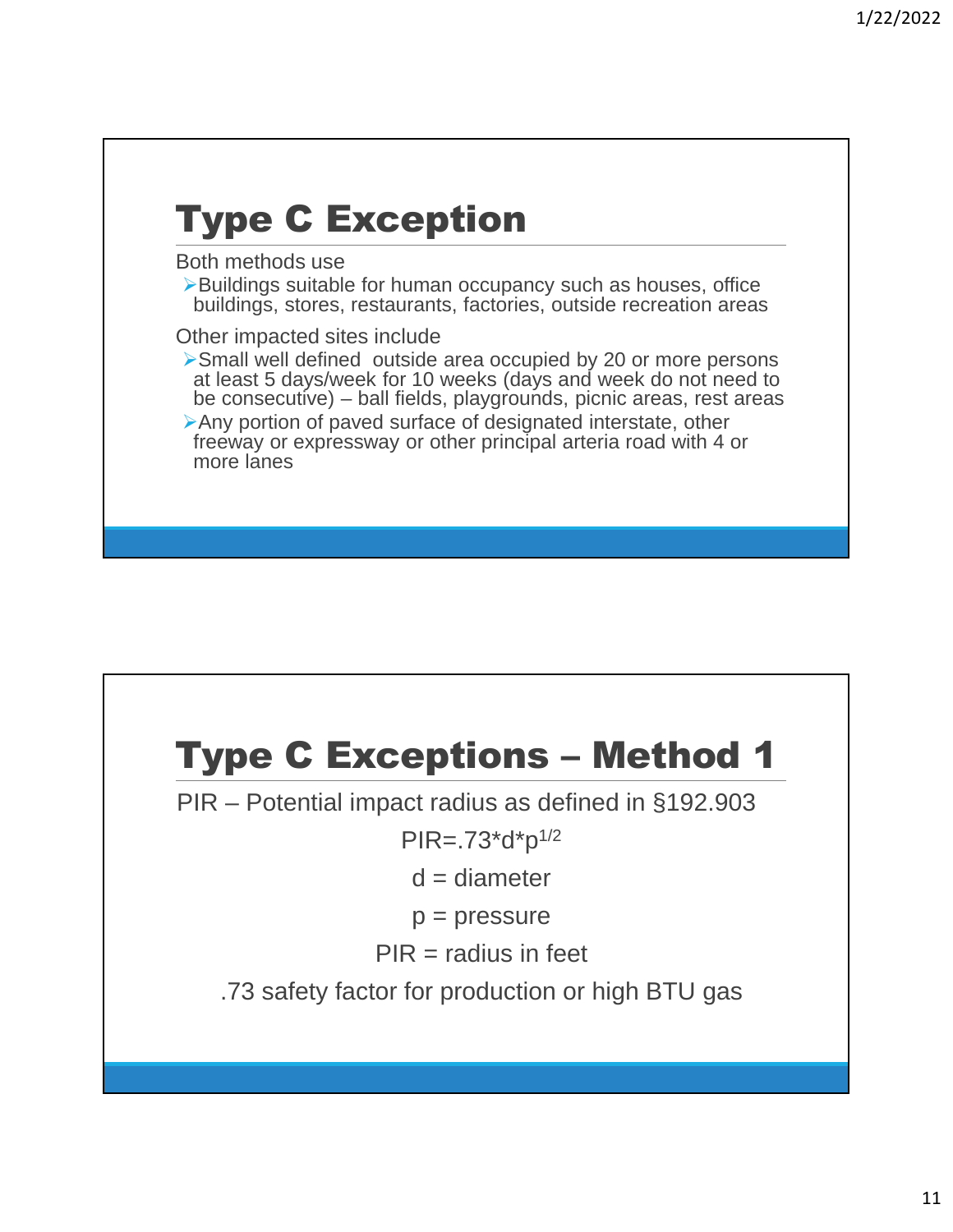

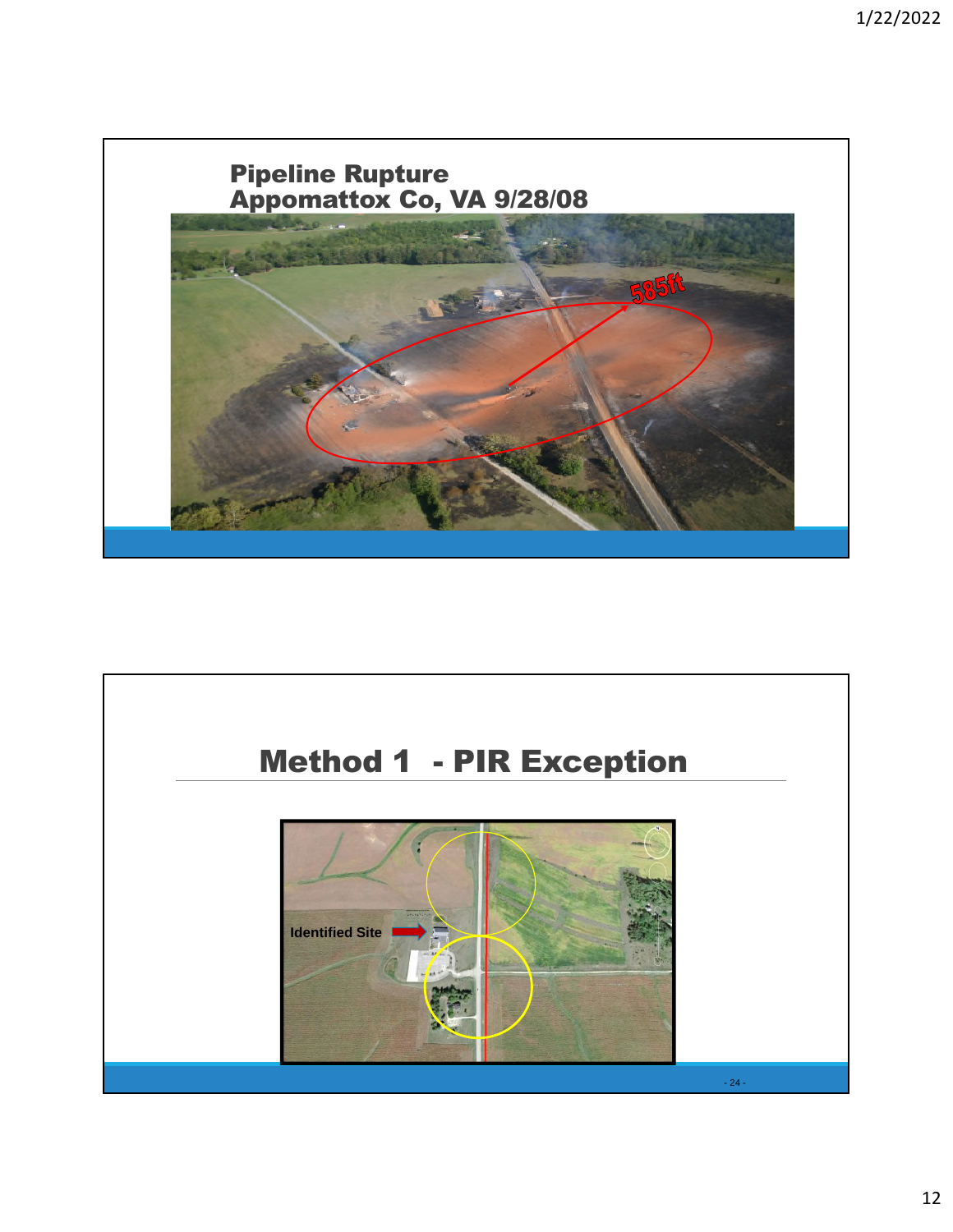## Type C Exceptions – Method 2

Class unit defined in §192.5

◦Extends 220 yards on either side of the centerline of any continuous 1 miles of pipeline

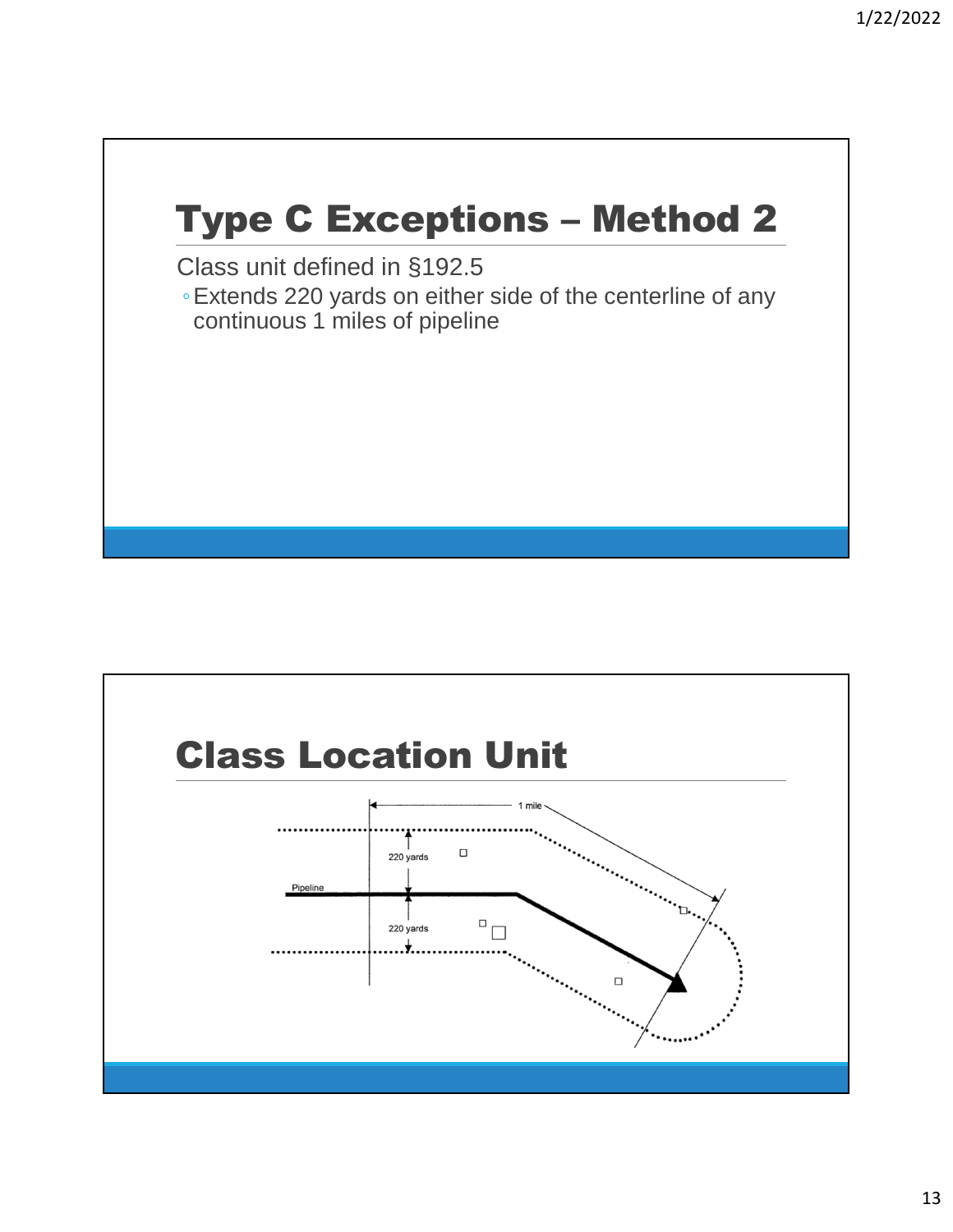# Type C

Pipelines diameter 8.625 through 16" with PIR exception and all pipelines >16" must also have: ▶ Public Awareness Plan according to §192.616 Follow requirements of API RP 1162 (1st edition, IBR) ▶Install line markers according to §192.707 Name of operator, product, warning, and 24 hour emergency number

#### Type C – Additional Requirement

Pipelines diameter 8.625 through 16" with PIR exception and all pipelines >16" must also have:

- ▶ Corrosion Control according to §192 Subpart I
- $\triangleright$  Only for metallic pipe
- Leakage survey according to §192.706
- Instruments not required for Class 1 locations
- Fix hazardous leaks as per §192.703(c)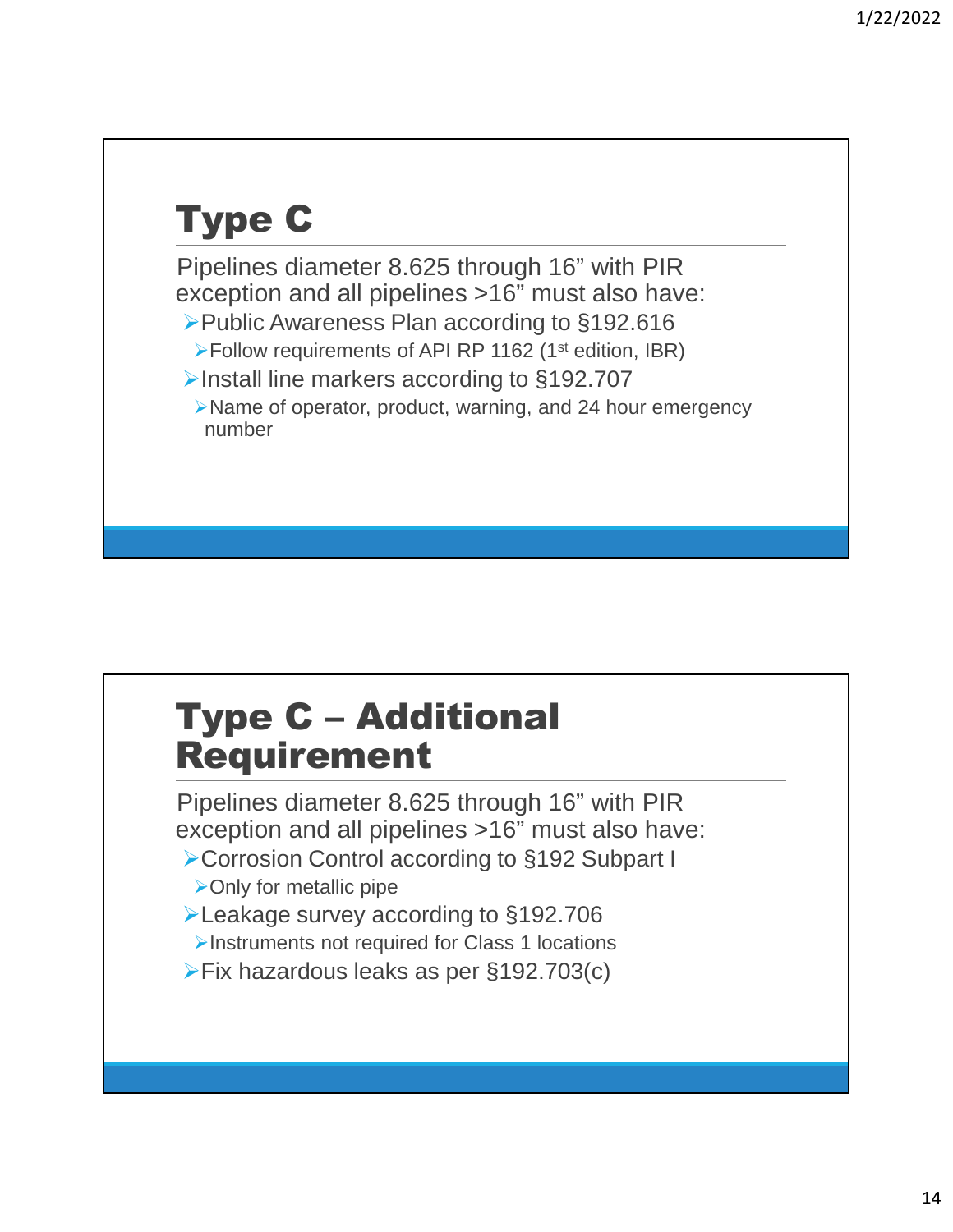## Type C – More Requirements

Pipelines >12.75 through 16" with PIR and all pipelines  $>16"$ 

Follow Plastic Pipe requirements

Design, joining, qualification of joiners

Establish Maximum allowable operating pressure (MAOP) according to §192.619

May use maximum pressure for 5 years prior to becoming regulated

#### Type C

Not required to have:

Operator Qualification Plan

**>Integrity Management Plan** 

Exempt from certain design, construction and testing requirements – mostly records requirements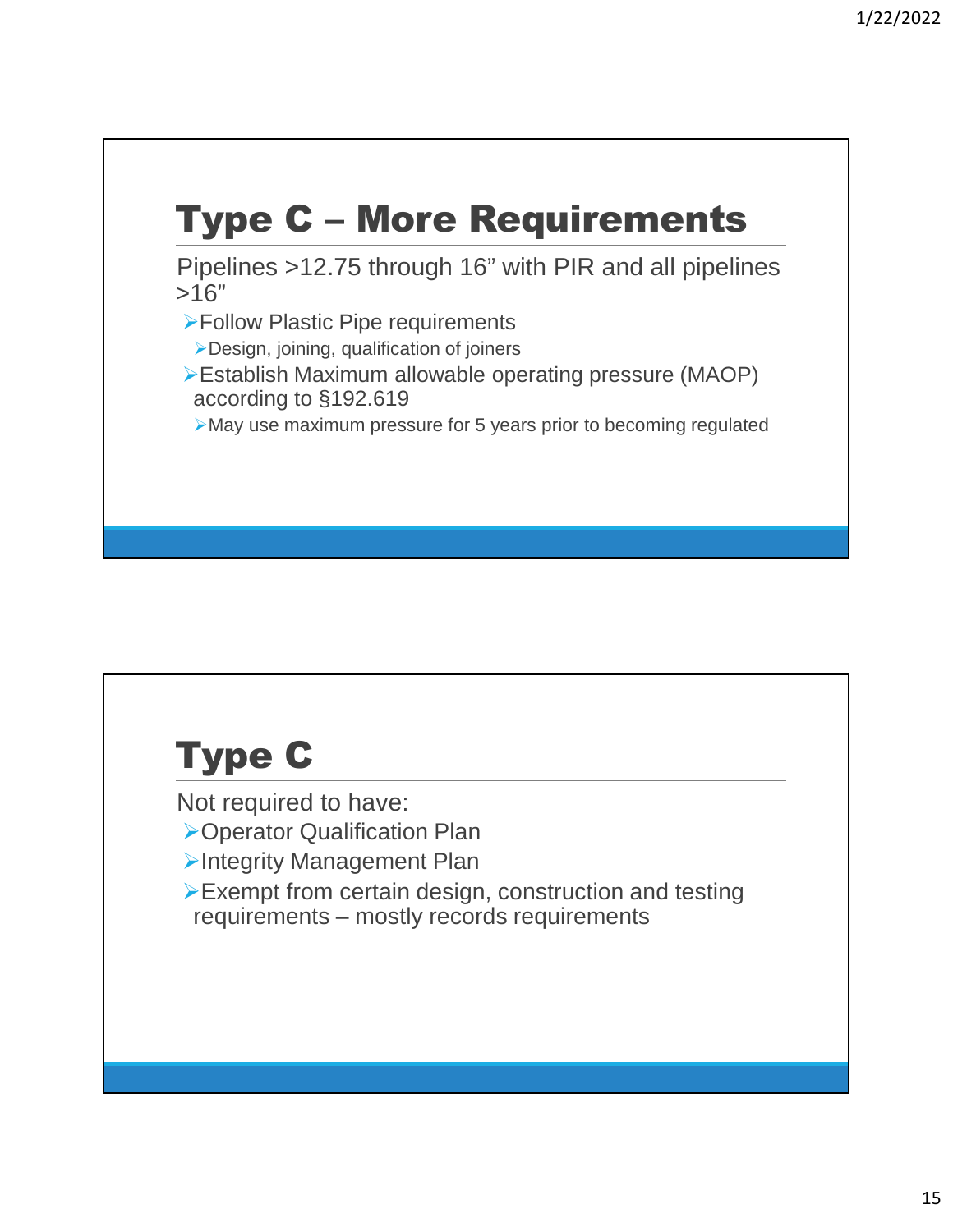#### Compliance Deadlines

Rule effective May 16, 2022

Determine Type C by November 16, 2022 (§192.8) 2022 annual report due March 15, 2023

Existing pipelines must comply with requirements by May 16, 2023

 $\triangleright$  Newly regulated Type C – one year for compliance

#### Things to Consider

20% SMYS – if unknown materials:

- Follow §192.107(b)(2) and use 24,000 psi for grade
- Measure wall thickness or conservative estimate

Establish operating pressure or MAOP for PIR calculation

Chart or record with pressure

 $\triangleright$  PIR exception – regulated equipment may lie outside of regulated segment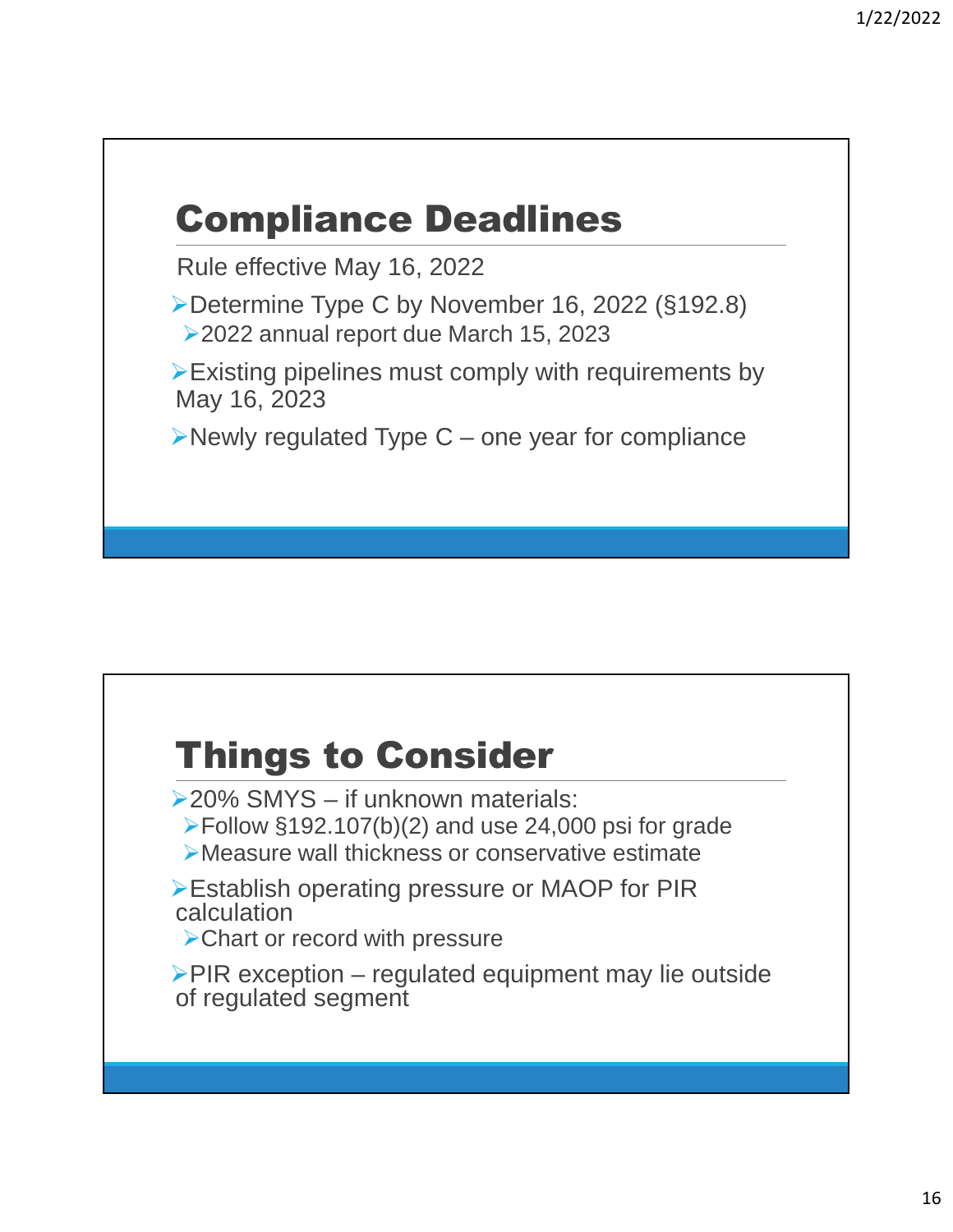# Things to Consider

Well pads with multiple wells – gathering starts at common header

Composite materials grandfathered

Regulations do not allow newly incorporated regulations to apply to existing pipelines

Operators of Type C need to apply for OPID number as per §191.22

#### Other Stuff

Petitions for reconsideration by AGA

◦No stay of enforcements

◦Still need to work with existing compliance deadlines

Task group to work on FAQs, inspection forms and other compliance issues

◦Includes PHMSA and State Program representatives